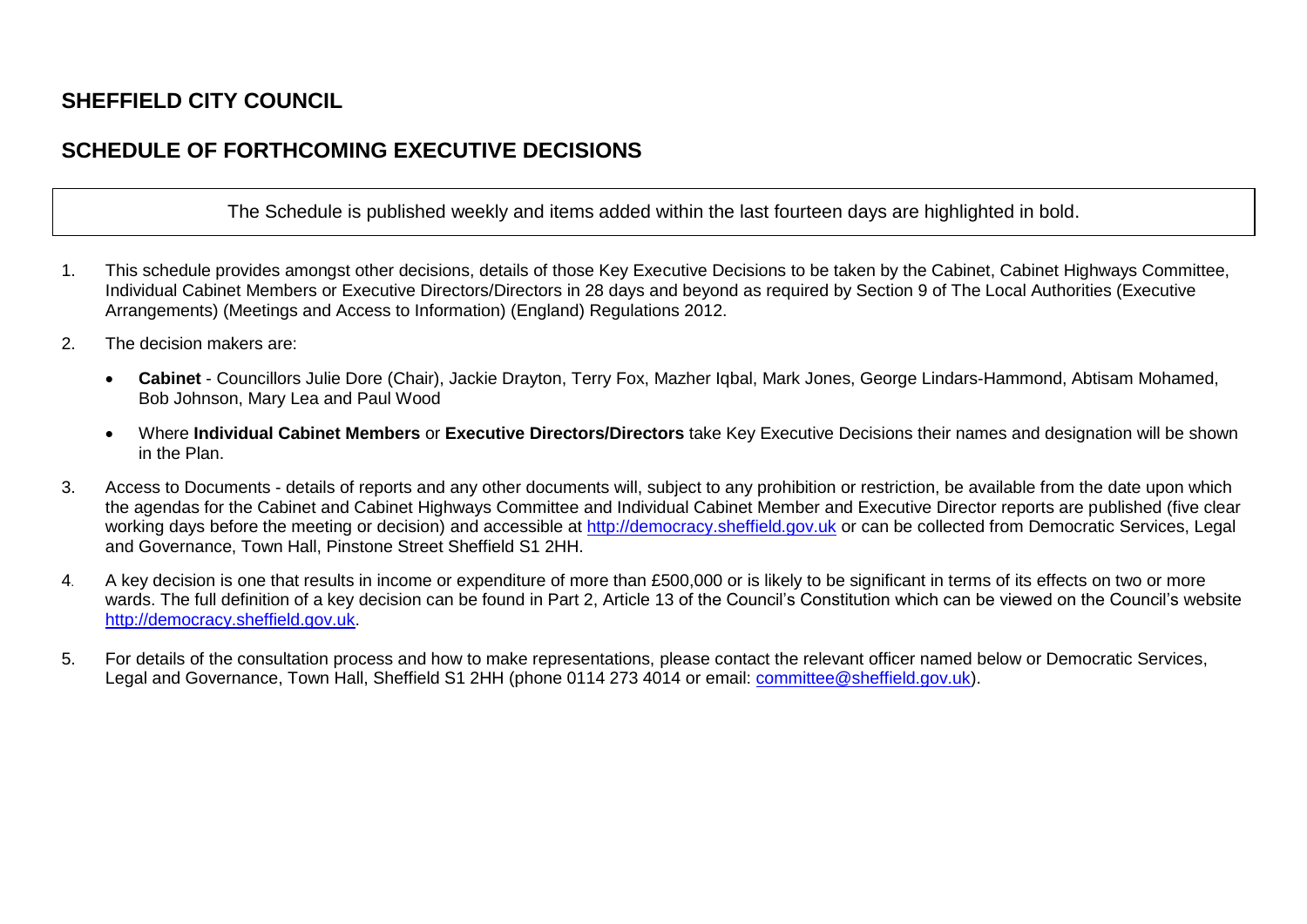| <b>DECISION DATE</b>     | <b>TITLE OF REPORT AND</b><br><b>DESCRIPTION OF DECISION</b><br>$K = Key Decision$                                                                                                                                                                                                                                                                     | <b>DECISION MAKER</b>                                     | <b>WHAT DOCUMENTS</b><br><b>WILL BE</b><br><b>CONSIDERED BY</b><br>THE DECISION<br><b>MAKER?</b>                                                                                                                                        | <b>DATE</b><br><b>DOCUMENTS</b><br><b>AVAILABLE</b> | <b>CONTACT OFFICER</b><br>(Portfolio, Officer and<br>contact details)                      |
|--------------------------|--------------------------------------------------------------------------------------------------------------------------------------------------------------------------------------------------------------------------------------------------------------------------------------------------------------------------------------------------------|-----------------------------------------------------------|-----------------------------------------------------------------------------------------------------------------------------------------------------------------------------------------------------------------------------------------|-----------------------------------------------------|--------------------------------------------------------------------------------------------|
| Not before 7 Sep<br>2020 | Acquisition of Land as a<br>Substitute Site in the Brownfield<br>Acquisition Programme (K)<br>The report seeks authority to<br>agree the purchase of a<br>brownfield site, carry out<br>improvement and management<br>and then re-sell for<br>development.                                                                                             | Leader of the Council                                     | Acquisition of a<br>substitute site in the<br><b>Brownfield Acq</b><br>Programme - Report<br><b>Confidential Appendix</b><br>A - Further Detail of<br>Proposal<br><b>Confidential Appendix</b><br><b>B</b> - Previous Cabinet<br>Report | 26/08/20                                            | Place<br><b>Tammy Whitaker</b><br>Tel: 0114 2053230<br>tammy.whitaker@sheffield.gov.<br>uk |
| Not before 8 Oct<br>2020 | Norton Lane: Report on the<br>objection to the proposed<br>advertised Traffic Regulation<br><b>Order for Double Yellow Lines</b><br>This report describes the<br>objections to the proposed<br>measures to restrict<br>inappropriate parking on Norton<br>Lane, Meadowhead, through the<br>introduction of double yellow<br>line parking restrictions. | <b>Cabinet Member for</b><br>Transport and<br>Development | Report of the<br><b>Executive Director</b><br>Place                                                                                                                                                                                     | <b>TBC</b>                                          | Place<br>Andy Godson<br>Tel: 0114 2736205<br>andrew.godson@sheffield.gov.<br>uk            |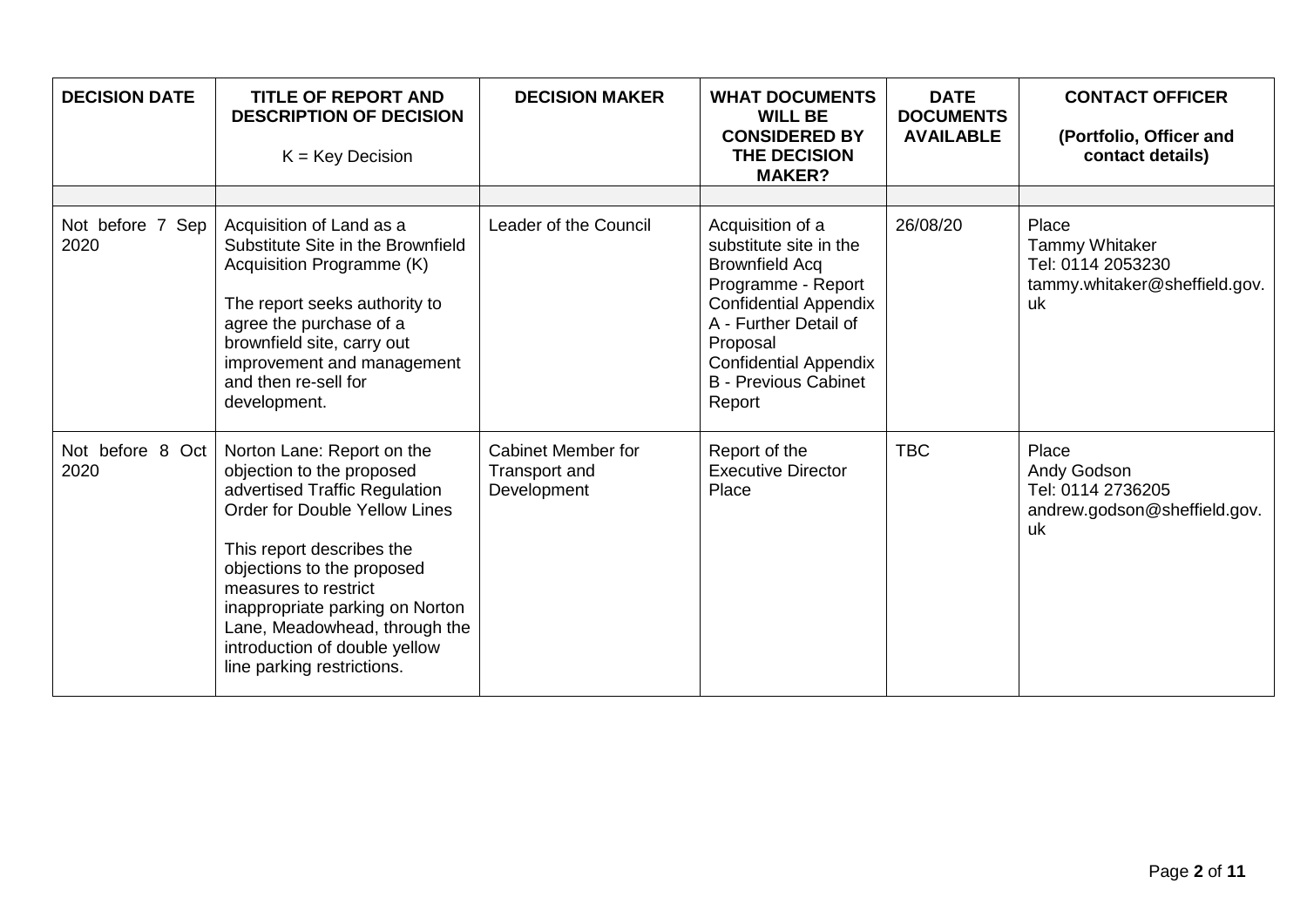| <b>DECISION DATE</b>      | <b>TITLE OF REPORT AND</b><br><b>DESCRIPTION OF DECISION</b><br>$K = Key Decision$                                                                                                                                                                                                                                                                                                                             | <b>DECISION MAKER</b>            | <b>WHAT DOCUMENTS</b><br><b>WILL BE</b><br><b>CONSIDERED BY</b><br>THE DECISION<br><b>MAKER?</b> | <b>DATE</b><br><b>DOCUMENTS</b><br><b>AVAILABLE</b> | <b>CONTACT OFFICER</b><br>(Portfolio, Officer and<br>contact details)     |
|---------------------------|----------------------------------------------------------------------------------------------------------------------------------------------------------------------------------------------------------------------------------------------------------------------------------------------------------------------------------------------------------------------------------------------------------------|----------------------------------|--------------------------------------------------------------------------------------------------|-----------------------------------------------------|---------------------------------------------------------------------------|
| Not before 8 Oct<br>2020  | Disposal of Land at Prince of<br>Wales Road, Manor Top (K)<br>The report will set out proposals<br>for a new retail development<br>and how the retention of an<br>existing boxing club are to be<br>achieved at Manor Top.                                                                                                                                                                                     | Leader of the Council            | Report of the<br><b>Executive Director,</b><br>Place                                             | <b>TBC</b>                                          | Place<br>David White<br>Tel: 0114 2735465<br>david.white@sheffield.gov.uk |
| Not before 21 Oct<br>2020 | Procurement of a Hand Tools,<br><b>Small Plant and Power Tools</b><br>and Grounds Maintenance<br>Equipment Supply Contract (K)<br>The report will seek authority to<br>procure the contracts for the<br>supply of Hand, Small Plant<br><b>Power and Grounds</b><br>Maintenance Tools, primarily to<br>support the Housing and<br>Corporate Repairs and<br>Maintenance Services, and to<br>award the contracts. | <b>Executive Director, Place</b> | Report of the<br>Executive Director,<br>Place                                                    | <b>TBC</b>                                          | Place<br>David Marsden<br>David.Marsden@sheffield.gov.<br>uk              |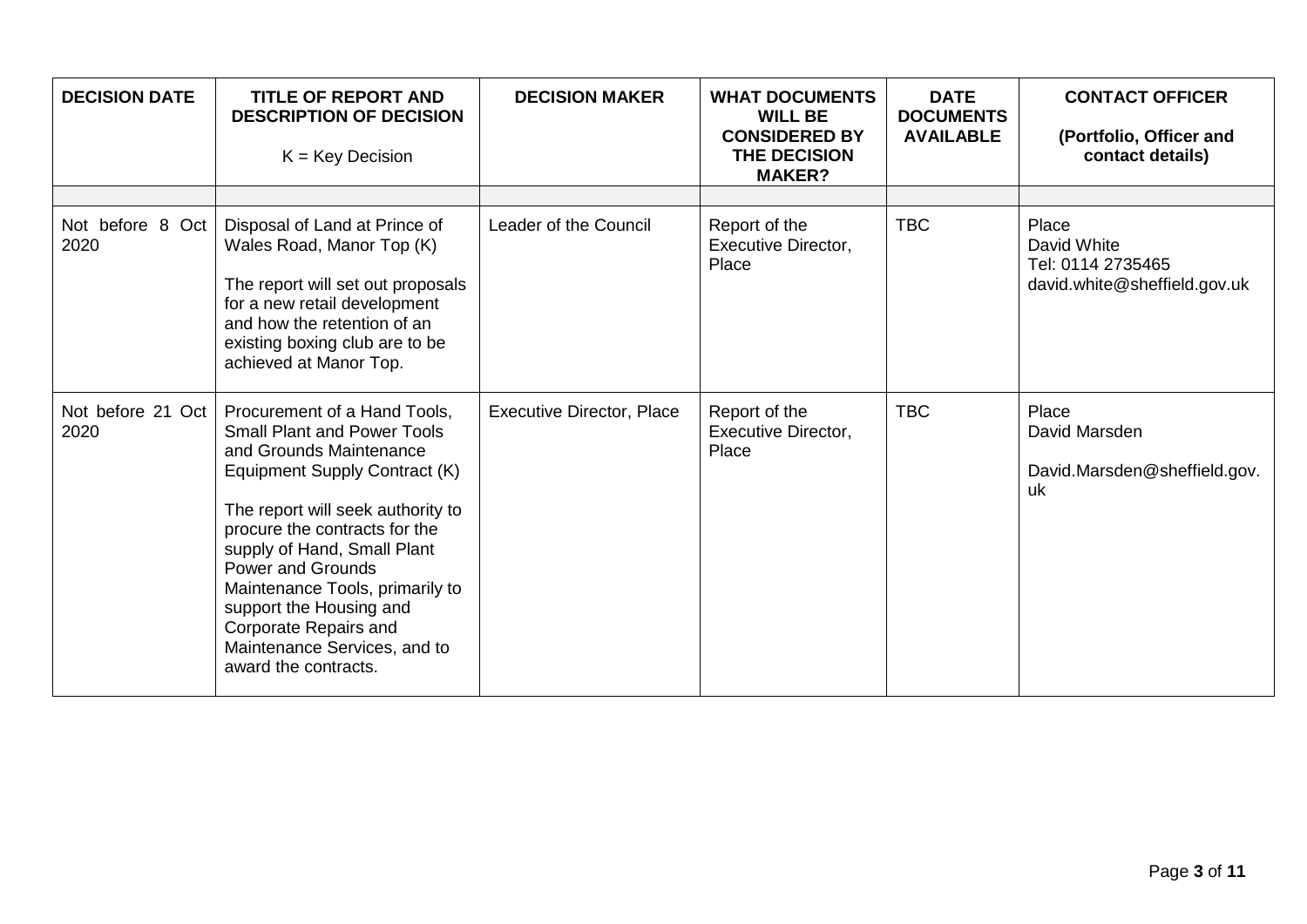| <b>DECISION DATE</b>      | <b>TITLE OF REPORT AND</b><br><b>DESCRIPTION OF DECISION</b><br>$K = Key Decision$                                                                                                                                                                                                                                                                                                                                                                  | <b>DECISION MAKER</b>            | <b>WHAT DOCUMENTS</b><br><b>WILL BE</b><br><b>CONSIDERED BY</b><br>THE DECISION<br><b>MAKER?</b> | <b>DATE</b><br><b>DOCUMENTS</b><br><b>AVAILABLE</b> | <b>CONTACT OFFICER</b><br>(Portfolio, Officer and<br>contact details)                     |
|---------------------------|-----------------------------------------------------------------------------------------------------------------------------------------------------------------------------------------------------------------------------------------------------------------------------------------------------------------------------------------------------------------------------------------------------------------------------------------------------|----------------------------------|--------------------------------------------------------------------------------------------------|-----------------------------------------------------|-------------------------------------------------------------------------------------------|
|                           |                                                                                                                                                                                                                                                                                                                                                                                                                                                     |                                  |                                                                                                  |                                                     |                                                                                           |
| Not before 28 Oct<br>2020 | Provision of the Council's Gas<br>Supply (K)<br>The Council's Gas Supply<br>Contract expires 31 March<br>2021. The report seeks<br>delegated authority to:<br>1. Re- procure the Councils<br>Gas Supply Contract via<br>a Central Purchasing<br>Body (CPB); and<br>To grant delegated<br>2.<br>authority to Director of<br><b>Finance and Commercial</b><br>Services or his/her<br>nominated deputy to<br>award a contract for this<br>procurement. | <b>Executive Director, Place</b> | Report of the<br><b>Executive Director</b><br>Place                                              | <b>TBC</b>                                          | Place<br><b>Nick Slater</b><br>nick.slater@sheffield.gov.uk                               |
| 3 Nov 2020                | Covid 19 Economic Recovery<br>Fund $(K)$<br>To establish a £2m Fund to<br>support interventions that<br>address some of the economic<br>impacts of Covid-19.                                                                                                                                                                                                                                                                                        | Leader of the Council            | Form 2 Covid<br><b>Recovery Fund Final</b>                                                       | 26/10/20                                            | Place<br><b>Edward Highfield</b><br>Tel: 2232349<br>edward.highfield@sheffield.gov<br>.uk |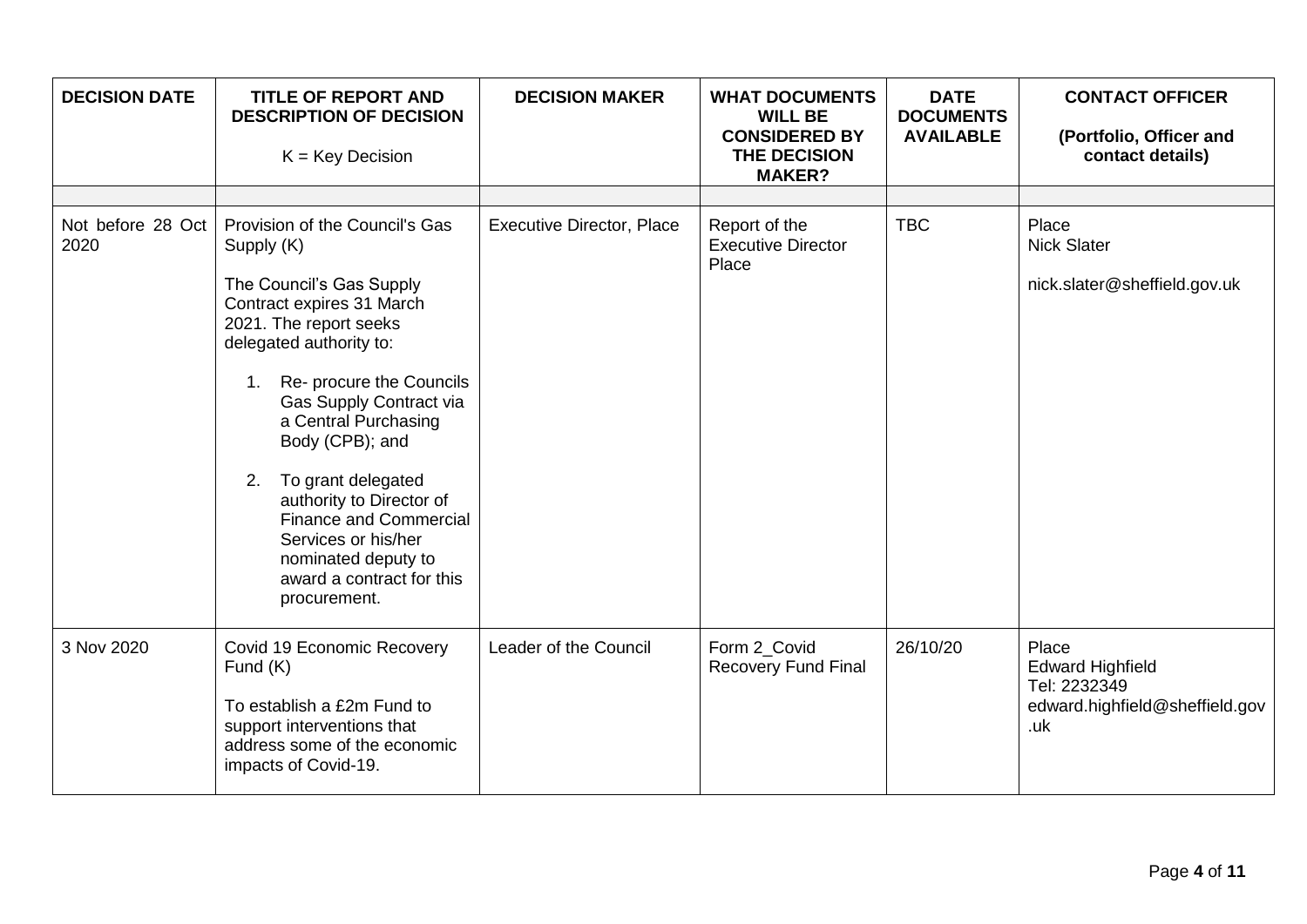| <b>DECISION DATE</b>      | <b>TITLE OF REPORT AND</b><br><b>DESCRIPTION OF DECISION</b><br>$K = Key Decision$                                                                                                                                                    | <b>DECISION MAKER</b>                                       | <b>WHAT DOCUMENTS</b><br><b>WILL BE</b><br><b>CONSIDERED BY</b><br>THE DECISION<br><b>MAKER?</b> | <b>DATE</b><br><b>DOCUMENTS</b><br><b>AVAILABLE</b> | <b>CONTACT OFFICER</b><br>(Portfolio, Officer and<br>contact details)                              |
|---------------------------|---------------------------------------------------------------------------------------------------------------------------------------------------------------------------------------------------------------------------------------|-------------------------------------------------------------|--------------------------------------------------------------------------------------------------|-----------------------------------------------------|----------------------------------------------------------------------------------------------------|
|                           |                                                                                                                                                                                                                                       |                                                             |                                                                                                  |                                                     |                                                                                                    |
| Not before 17 Nov<br>2020 | Heart of the City II Managing<br>Agent (K)<br>Procurement of a Property<br>Manager for the Heart of the<br>City Blocks in Sheffield City<br>Centre via the Crown<br><b>Commercial Service (CCS)</b><br>Framework.                     | <b>Cabinet Member for</b><br><b>Business and Investment</b> | Report of the<br>Executive Director,<br>Place                                                    | 12/11/20                                            | Place<br><b>Ben White</b><br>Tel: 07826 663 296<br>ben.white@sheffield.gov.uk                      |
| 18 Nov 2020               | Month 6 Capital Approvals<br>2020/21 (K)<br>This report provides details of<br>the additions and variations to<br>the Capital Programme for<br>approval by Cabinet.                                                                   | Cabinet                                                     | Report of the<br><b>Executive Director</b><br><b>Resources</b>                                   | 10/11/20                                            | <b>Resources</b><br>Damian Watkinson<br>Tel: 0114 2736831<br>damian.watkinson@sheffield.g<br>ov.uk |
| 18 Nov 2020               | <b>Revenue Budget and Capital</b><br>Programme Monitoring 2020/21<br>- as at 30/09/2020 (K)<br>This report provides the Month 6<br>monitoring statement on the City<br>Council's Revenue Budget and<br>Capital Programme for 2020/21. | Cabinet                                                     | Report of the<br><b>Executive Director,</b><br><b>Resources</b>                                  | 10/11/20                                            | <b>Resources</b><br>David Phillips<br>Tel: 0114 2735872<br>Dave.Phillips@sheffield.gov.uk          |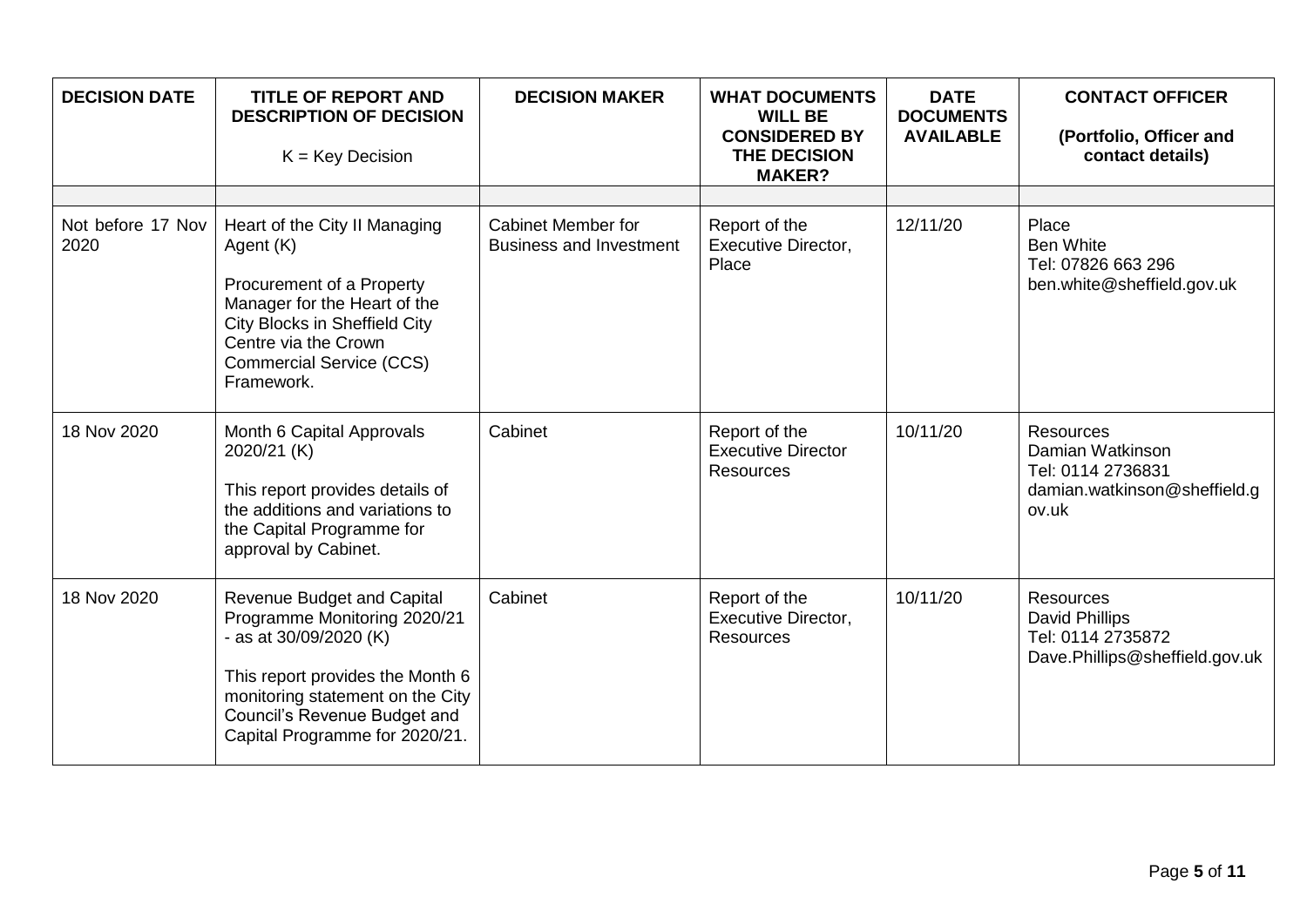| <b>DECISION DATE</b>      | <b>TITLE OF REPORT AND</b><br><b>DESCRIPTION OF DECISION</b><br>$K = Key Decision$                                                                                                                                                                                         | <b>DECISION MAKER</b> | <b>WHAT DOCUMENTS</b><br><b>WILL BE</b><br><b>CONSIDERED BY</b><br>THE DECISION<br><b>MAKER?</b> | <b>DATE</b><br><b>DOCUMENTS</b><br><b>AVAILABLE</b> | <b>CONTACT OFFICER</b><br>(Portfolio, Officer and<br>contact details)                                      |
|---------------------------|----------------------------------------------------------------------------------------------------------------------------------------------------------------------------------------------------------------------------------------------------------------------------|-----------------------|--------------------------------------------------------------------------------------------------|-----------------------------------------------------|------------------------------------------------------------------------------------------------------------|
| 18 Nov 2020               | <b>Boundary Review at</b><br>Oughtibridge Mill<br>To authorise officers to request<br>a review of the local authority<br>boundary at the Oughtibridge<br>Mill housing development, and<br>to agree interim arrangements<br>for service delivery to affected<br>properties. | Cabinet               | Report of Director of<br>Policy, Performance &<br>Communications                                 | 10/11/20                                            | Policy, Performance and<br>Communications<br>Dan Spicer<br>Tel: 27 34554<br>daniel.spicer@sheffield.gov.uk |
| 18 Nov 2020<br>2 Dec 2020 | Licensing Act 2003 - Draft<br><b>Statement of Licensing Policy</b><br>(K)<br>Statutory review of current<br>Licensing Act Policy following a<br>12 week consultation with<br>public, stakeholders and<br>partners.                                                         | Cabinet<br>Council    | Report of the<br>Executive Director,<br>Place                                                    | 10/11/20                                            | Place<br>Jayne Gough<br>Tel: 0114 2930209<br>Jayne.gough@sheffield.gov.uk                                  |
| 16 Dec 2020               | <b>Education and Skills Strategy</b><br>(K)<br>A co-produced Sheffield<br>Education and Skills Strategy.                                                                                                                                                                   | Cabinet               | Report of the<br><b>Executive Director,</b><br>People Services                                   | 8/12/20                                             | People Services<br>Andrew Jones<br>Tel: 07990 594728<br>Andrew.Jones1@sheffield.gov.<br>uk                 |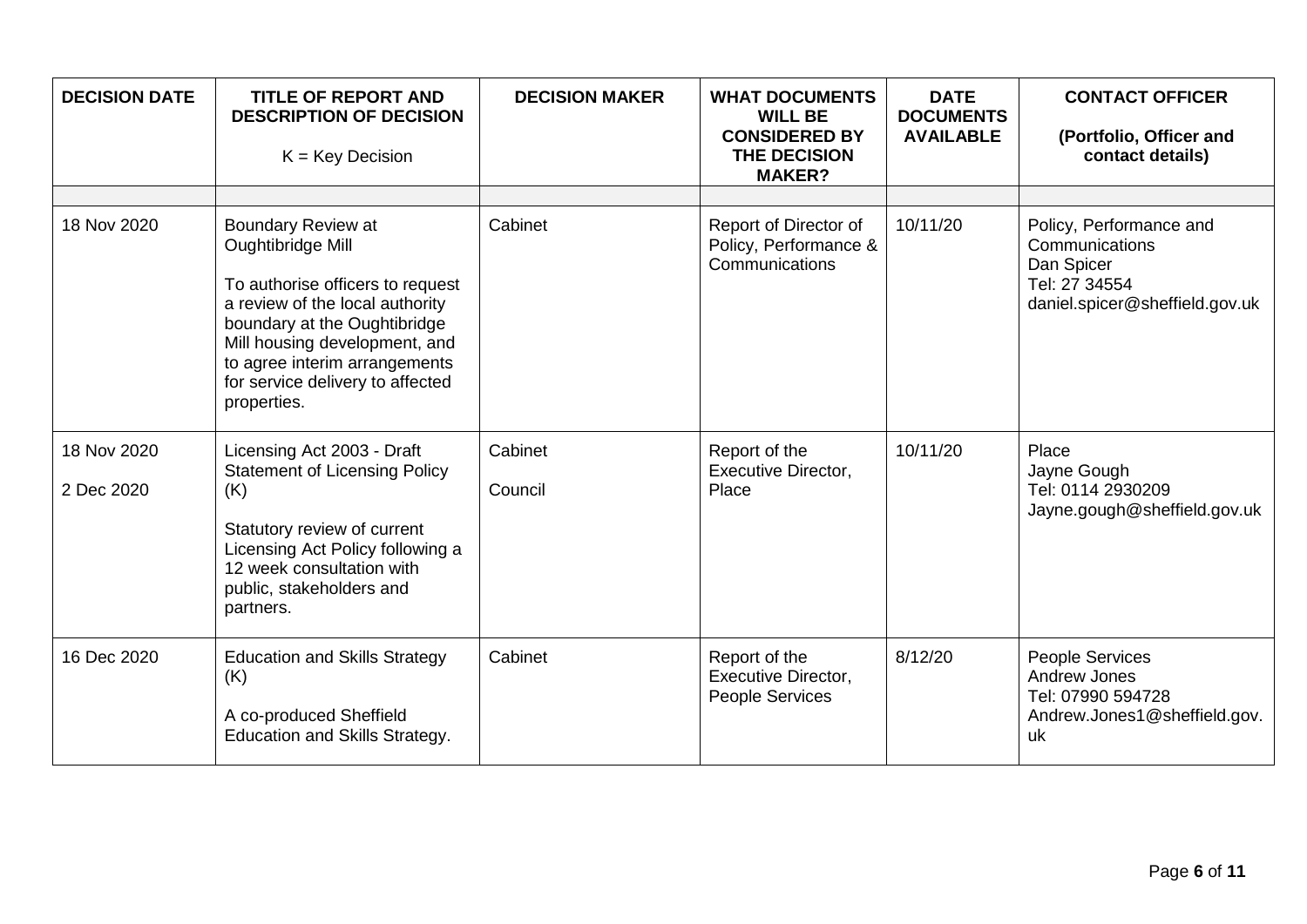| <b>DECISION DATE</b>     | <b>TITLE OF REPORT AND</b><br><b>DESCRIPTION OF DECISION</b><br>$K = Key Decision$                                                                                                                                           | <b>DECISION MAKER</b>                      | <b>WHAT DOCUMENTS</b><br><b>WILL BE</b><br><b>CONSIDERED BY</b><br><b>THE DECISION</b><br><b>MAKER?</b> | <b>DATE</b><br><b>DOCUMENTS</b><br><b>AVAILABLE</b> | <b>CONTACT OFFICER</b><br>(Portfolio, Officer and<br>contact details)                           |
|--------------------------|------------------------------------------------------------------------------------------------------------------------------------------------------------------------------------------------------------------------------|--------------------------------------------|---------------------------------------------------------------------------------------------------------|-----------------------------------------------------|-------------------------------------------------------------------------------------------------|
|                          |                                                                                                                                                                                                                              |                                            |                                                                                                         |                                                     |                                                                                                 |
| Not before 1 Dec<br>2020 | The Supply of Liquid Fuels<br>(K)<br>The report seeks approval to<br>call off the YPO Framework<br>for the supply of liquid fuels,<br>initially for a 12-month period<br>with the option to extend for a<br>further 2 years. | <b>Executive Director,</b><br><b>Place</b> | <b>Report of the</b><br><b>Executive Director,</b><br><b>Place</b>                                      | <b>TBC</b>                                          | <b>Place</b><br><b>Michael Hague</b><br>Tel: 0114 2037572<br>michael.hague@sheffield.go<br>v.uk |
| 16 Dec 2020              | Month 7 Capital Approvals<br>2020/21 (K)<br>This report provides details of<br>the additions and variations to<br>the Capital Programme for<br>approval by Cabinet.                                                          | Cabinet                                    | Report of the<br><b>Executive Director</b><br><b>Resources</b>                                          | 8/12/20                                             | Resources<br>Damian Watkinson<br>Tel: 0114 2736831<br>damian.watkinson@sheffield.g<br>ov.uk     |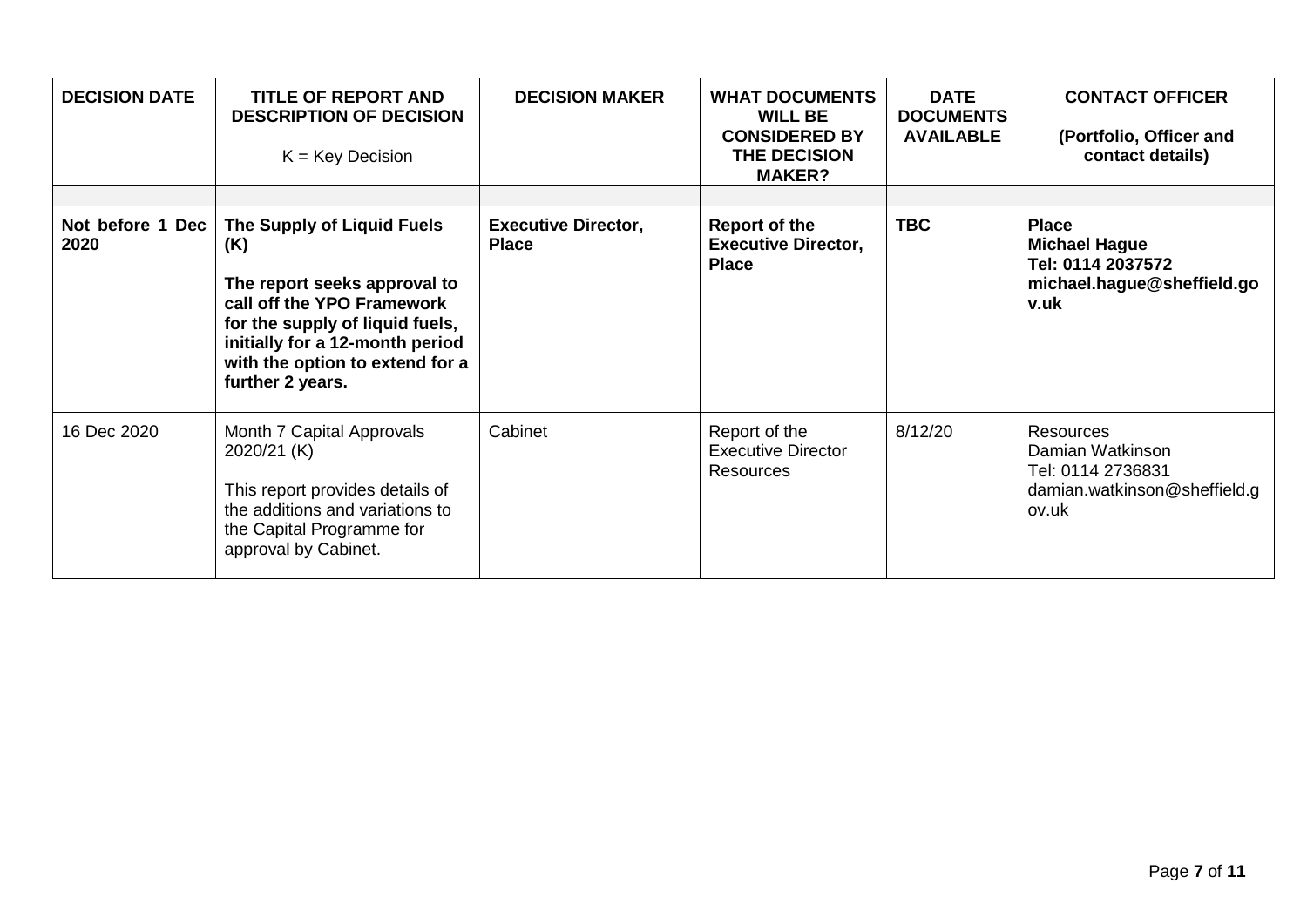| <b>DECISION DATE</b> | TITLE OF REPORT AND<br><b>DESCRIPTION OF DECISION</b><br>$K = Key Decision$                                                                                                                                                                                                                                                                                                                                                                                                | <b>DECISION MAKER</b> | <b>WHAT DOCUMENTS</b><br><b>WILL BE</b><br><b>CONSIDERED BY</b><br>THE DECISION<br><b>MAKER?</b> | <b>DATE</b><br><b>DOCUMENTS</b><br><b>AVAILABLE</b> | <b>CONTACT OFFICER</b><br>(Portfolio, Officer and<br>contact details)                      |
|----------------------|----------------------------------------------------------------------------------------------------------------------------------------------------------------------------------------------------------------------------------------------------------------------------------------------------------------------------------------------------------------------------------------------------------------------------------------------------------------------------|-----------------------|--------------------------------------------------------------------------------------------------|-----------------------------------------------------|--------------------------------------------------------------------------------------------|
| 16 Dec 2020          | Corporate Asset Management<br>Plan(K)<br>This Plan describes how we<br>work to maximise the benefits<br>derived from our land and<br>property assets in supporting<br>service delivery, raising revenue<br>through rental income,<br>delivering on our corporate<br>priorities, raising capital to<br>enable investment and pump<br>priming development and<br>regeneration opportunities<br>through the redevelopment of<br>significant sites and strategic<br>disposals. | Cabinet               | Joint report of the<br><b>Executive Directors,</b><br><b>Place and Resources</b>                 | 8/12/20                                             | Place<br><b>Tammy Whitaker</b><br>Tel: 0114 2053230<br>tammy.whitaker@sheffield.gov.<br>uk |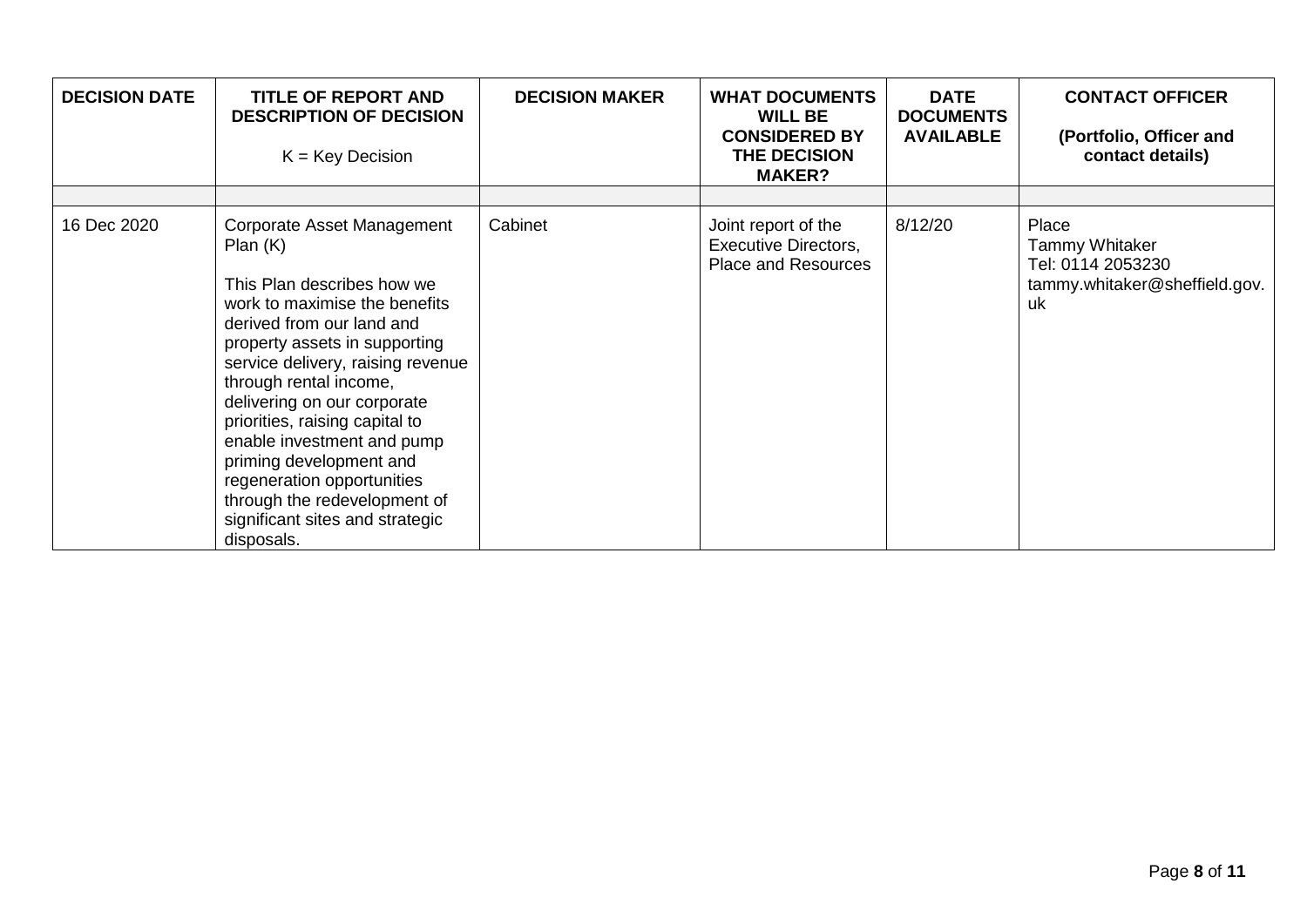| <b>DECISION DATE</b>      | <b>TITLE OF REPORT AND</b><br><b>DESCRIPTION OF DECISION</b><br>$K = Key Decision$                                                                                                                                                                                                                                                                                                                                                                                                                                                                                                                                                                                                                              | <b>DECISION MAKER</b>                                             | <b>WHAT DOCUMENTS</b><br><b>WILL BE</b><br><b>CONSIDERED BY</b><br>THE DECISION<br><b>MAKER?</b> | <b>DATE</b><br><b>DOCUMENTS</b><br><b>AVAILABLE</b> | <b>CONTACT OFFICER</b><br>(Portfolio, Officer and<br>contact details)                      |
|---------------------------|-----------------------------------------------------------------------------------------------------------------------------------------------------------------------------------------------------------------------------------------------------------------------------------------------------------------------------------------------------------------------------------------------------------------------------------------------------------------------------------------------------------------------------------------------------------------------------------------------------------------------------------------------------------------------------------------------------------------|-------------------------------------------------------------------|--------------------------------------------------------------------------------------------------|-----------------------------------------------------|--------------------------------------------------------------------------------------------|
| Not before 16 Dec<br>2020 | Policy for Disposal of Land (to<br>be aligned with Corporate Asset<br>Management Plan)<br>This report sets out the<br>Council's policy on the disposal<br>of Council owned land at less<br>than the best consideration<br>reasonably obtainable. The<br>policy relates to both granting of<br>leases assignment of any<br>unexpired term on a lease that<br>is not less than seven years,<br>grant of easements and the<br>disposal of freeholds.<br>Disposal of land and property<br>held by public authorities can be<br>contentious and it is important<br>that officers are provided with<br>guidelines for good governance<br>to reduce the risk of allegations<br>of impropriety and legal<br>challenges. | <b>Cabinet Member for</b><br>Finance, Resources and<br>Governance | Report of the<br><b>Executive Director,</b><br>Place                                             | <b>TBC</b>                                          | Place<br><b>Tammy Whitaker</b><br>Tel: 0114 2053230<br>tammy.whitaker@sheffield.gov.<br>uk |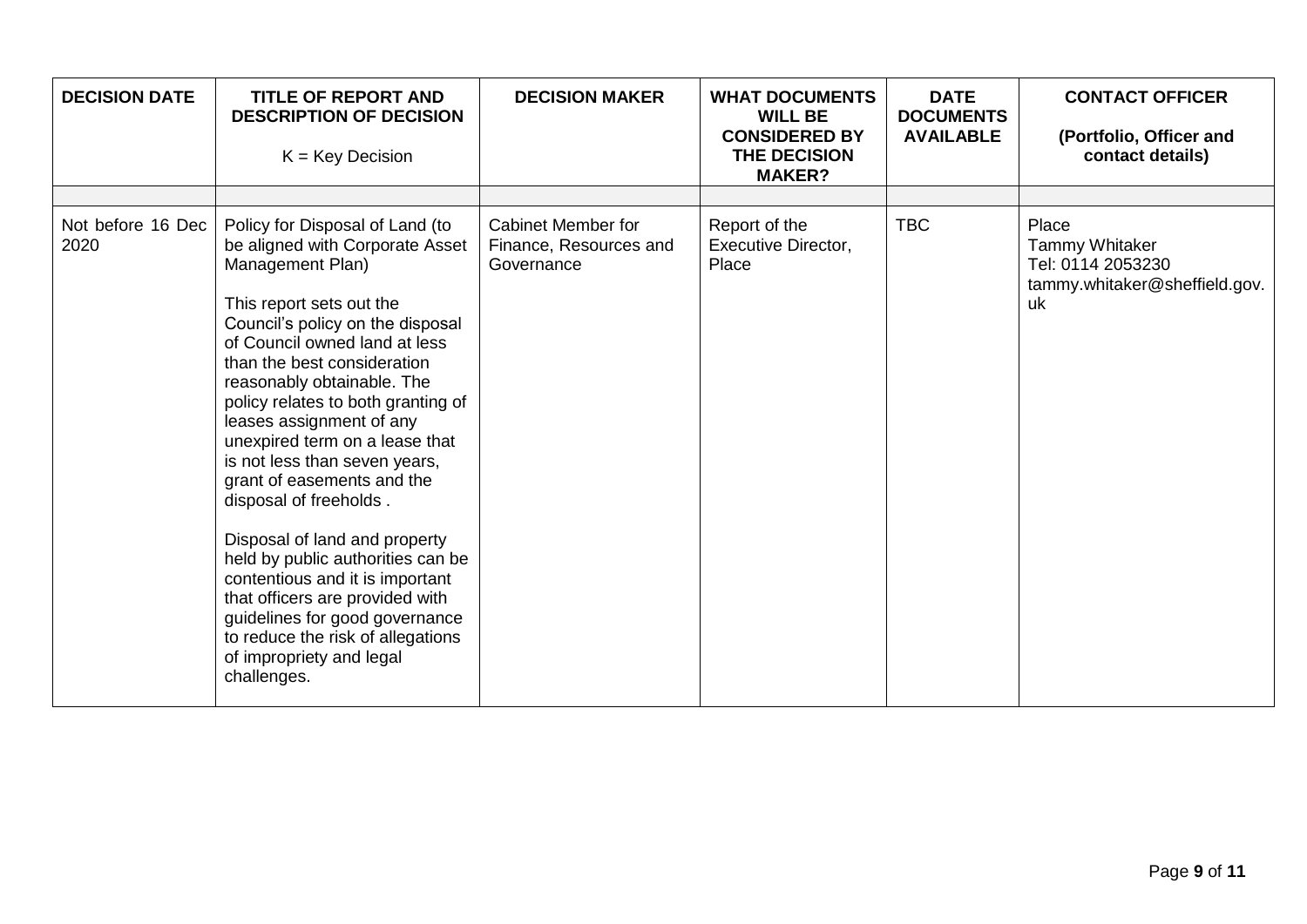| <b>DECISION DATE</b> | <b>TITLE OF REPORT AND</b><br><b>DESCRIPTION OF DECISION</b><br>$K = Key Decision$                                                                                                                                                                            | <b>DECISION MAKER</b> | <b>WHAT DOCUMENTS</b><br><b>WILL BE</b><br><b>CONSIDERED BY</b><br>THE DECISION<br><b>MAKER?</b> | <b>DATE</b><br><b>DOCUMENTS</b><br><b>AVAILABLE</b> | <b>CONTACT OFFICER</b><br>(Portfolio, Officer and<br>contact details)                                     |
|----------------------|---------------------------------------------------------------------------------------------------------------------------------------------------------------------------------------------------------------------------------------------------------------|-----------------------|--------------------------------------------------------------------------------------------------|-----------------------------------------------------|-----------------------------------------------------------------------------------------------------------|
| 16 Dec 2020          | <b>Special Educational Needs</b><br>and Disabilities (SEND) -<br><b>Ombudsman report</b><br>The outcome of a recent<br>ombudsman report into Miss<br>B and her son G is required to<br>be discussed at cabinet to<br>consider the actions taken to<br>remedy. | <b>Cabinet</b>        | Report of the<br><b>Executive Director,</b><br><b>People Services</b>                            | 8/12/20                                             | <b>People Services</b><br><b>Tim Armstrong</b><br>Tel: 0114 2930214<br>tim.armstrong@sheffield.gov<br>.uk |
| 20 Jan 2021          | Month 8 Capital Approvals<br>2020/21 (K)<br>This report provides details of<br>the additions and variations to<br>the Capital Programme for<br>approval by Cabinet.                                                                                           | Cabinet               | Report of the<br><b>Executive Director</b><br><b>Resources</b>                                   | 12/1/21                                             | <b>Resources</b><br>Damian Watkinson<br>Tel: 0114 2736831<br>damian.watkinson@sheffield.g<br>ov.uk        |
| 17 Feb 2021          | <b>Revenue Budget and Capital</b><br>Programme Monitoring 2020/21<br>- as at 31/12/2020 (K)<br>This report provides the Month 9<br>monitoring statement on the City<br>Council's Revenue Budget and<br>Capital Programme for 2020/21.                         | Cabinet               | Report of the<br><b>Executive Director,</b><br><b>Resources</b>                                  | 9/2/21                                              | <b>Resources</b><br>David Phillips<br>Tel: 0114 2735872<br>Dave.Phillips@sheffield.gov.uk                 |